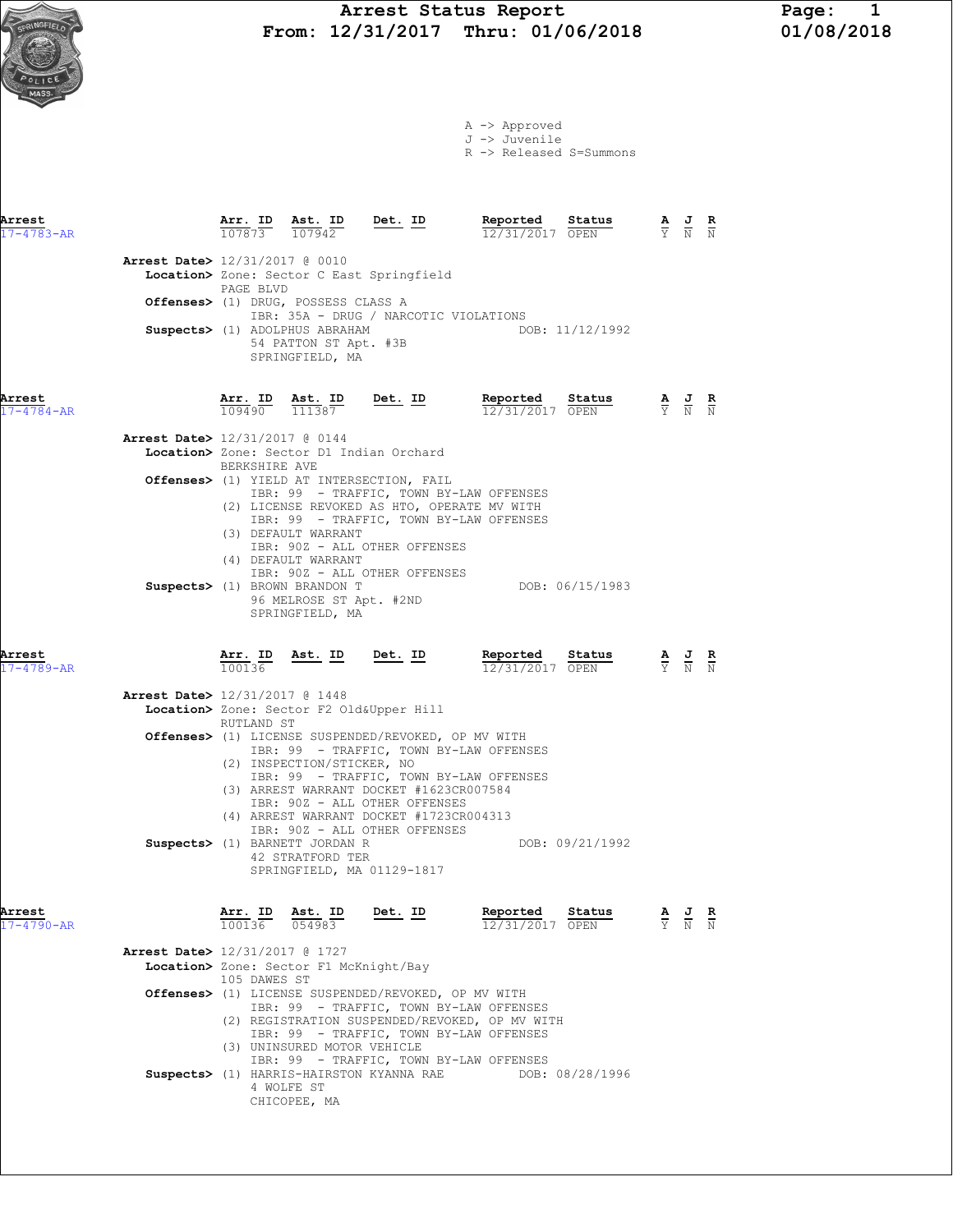### Arrest Status Report 12<br>12/31/2017 Thru: 01/06/2018 12/08/2018 From: 12/31/2017 Thru: 01/06/2018

A -> Approved

|                                                           |                                                            |                                                                                                                             |                                                                                                                                                                                                                                                                    | J -> Juvenile<br>R -> Released S=Summons                                                                                                                                   |                                                                                                 |  |
|-----------------------------------------------------------|------------------------------------------------------------|-----------------------------------------------------------------------------------------------------------------------------|--------------------------------------------------------------------------------------------------------------------------------------------------------------------------------------------------------------------------------------------------------------------|----------------------------------------------------------------------------------------------------------------------------------------------------------------------------|-------------------------------------------------------------------------------------------------|--|
| Arrest<br>17-4792-AR                                      |                                                            | $\frac{\texttt{Arr.}}{112468}$ $\frac{\texttt{Ab.}}{109869}$                                                                | <u>Det.</u> ID                                                                                                                                                                                                                                                     | Reported<br>Status<br>12/31/2017 OPEN                                                                                                                                      | $\frac{\mathbf{A}}{\mathbf{Y}}$ $\frac{\mathbf{J}}{\mathbf{N}}$ $\frac{\mathbf{R}}{\mathbf{N}}$ |  |
| <b>Arrest Date&gt;</b> 12/31/2017 @ 1953                  | 4 FEDERAL ST                                               |                                                                                                                             | Location> Zone: Sector E2 Metro/6Corners                                                                                                                                                                                                                           |                                                                                                                                                                            |                                                                                                 |  |
|                                                           |                                                            | Offenses> (1) ARREST WARRANT<br>(2) ARREST WARRANT                                                                          | IBR: 90Z - ALL OTHER OFFENSES                                                                                                                                                                                                                                      |                                                                                                                                                                            |                                                                                                 |  |
|                                                           | Suspects> (1) LOPEZ DAVID                                  | 67 GIRARD AVE<br>SPRINGFIELD, MA 01107                                                                                      | IBR: 90Z - ALL OTHER OFFENSES                                                                                                                                                                                                                                      | DOB: 03/14/1985                                                                                                                                                            |                                                                                                 |  |
| Arrest<br>$17 - 4796 - AR$                                |                                                            | $\frac{\text{Arr. ID}}{106980}$ $\frac{\text{Ast. ID}}{S243}$                                                               | $Det. ID$                                                                                                                                                                                                                                                          | Reported Status<br>12/31/2017 OPEN                                                                                                                                         | $\frac{\mathbf{A}}{\mathbf{Y}}$ $\frac{\mathbf{J}}{\mathbf{N}}$ $\frac{\mathbf{R}}{\mathbf{Y}}$ |  |
| Arrest Date> 12/31/2017 @ 2327                            | MERCY ER ROOM 7<br>271 CAREW ST                            |                                                                                                                             | Location> Zone: Sector B1 Liberty Heights                                                                                                                                                                                                                          |                                                                                                                                                                            |                                                                                                 |  |
|                                                           | Offenses> (1) TRESPASS                                     | Suspects> (1) FORTUNE GREGORY R<br>SPRINGFIELD, MA                                                                          | IBR: 90J - TRESPASS OF REAL PROPERTY<br>448 DICKINSON ST Apt. #1R                                                                                                                                                                                                  | DOB: 07/14/1983                                                                                                                                                            |                                                                                                 |  |
| Arrest<br>$18 - 1 - AR$                                   | Ar <u>r.</u> ID<br>$\overline{107924}$ $\overline{106656}$ | Ast. ID                                                                                                                     | $Det. ID$                                                                                                                                                                                                                                                          | Reported<br>Status<br>$\frac{2 \text{ values}}{01/01/2018}$                                                                                                                | $\frac{\mathbf{A}}{\mathbf{Y}}$ $\frac{\mathbf{J}}{\mathbf{N}}$ $\frac{\mathbf{R}}{\mathbf{N}}$ |  |
| Arrest Date> 01/01/2018 @ 0110                            | TYLER ST                                                   | (2) STOP FOR POLICE, FAIL                                                                                                   | Location> Zone: Sector F2 Old&Upper Hill<br>Offenses> (1) HARSH AND OBJECTIONABLE NOISE, M/V<br>IBR: 90Z - ALL OTHER OFFENSES<br>IBR: 99 - TRAFFIC, TOWN BY-LAW OFFENSES<br>(3) LICENSE REVOKED AS HTO, OPERATE MV WITH<br>IBR: 99 - TRAFFIC, TOWN BY-LAW OFFENSES |                                                                                                                                                                            |                                                                                                 |  |
|                                                           |                                                            | 17 PARK ST<br>CHICOPEE, MA                                                                                                  | Suspects> (1) SUAREZ-MENDEZ JONATHAN                                                                                                                                                                                                                               | DOB: 05/22/1986                                                                                                                                                            |                                                                                                 |  |
| Arrest<br>$18 - 2 - AR$<br>Arrest Date> 01/01/2018 @ 0135 |                                                            | $\overline{111533}$ $\overline{040936}$<br>SAMUEL'S SPROTS BAR<br>1000 HALL OF FAME AVE<br>Offenses> (1) DISORDERLY CONDUCT | Location> Zone: Sector E1 Metro/South End                                                                                                                                                                                                                          | <b>Arr.</b> ID Ast. ID Det. ID Reported Status A J R<br>111533 040936 <b>Det. ID</b> Reported Status A J R<br>$\overline{01/01/2018}$ OPEN $\overline{Y}$ N $\overline{Y}$ |                                                                                                 |  |
|                                                           | Suspects> (1) FEBUS KEVIN                                  | 93 HILTON ST<br>CHICOPEE, MA                                                                                                | IBR: 90C - DISORDERLY CONDUCT                                                                                                                                                                                                                                      | DOB: 01/19/1989                                                                                                                                                            |                                                                                                 |  |
| Arrest<br>$18 - 3 - AR$                                   |                                                            | <b>Arr. ID Ast. ID</b> $\frac{1}{111533}$                                                                                   | Det. ID                                                                                                                                                                                                                                                            | Reported<br>Status<br>01/01/2018 OPEN                                                                                                                                      | $\frac{\mathbf{A}}{\mathbf{Y}}$ $\frac{\mathbf{J}}{\mathbf{N}}$ $\frac{\mathbf{R}}{\mathbf{N}}$ |  |
| Arrest Date> 01/01/2018 @ 0114                            |                                                            | SAMUEL'S SPROTS BAR<br>1000 HALL OF FAME AVE                                                                                | Location> Zone: Sector E1 Metro/South End                                                                                                                                                                                                                          |                                                                                                                                                                            |                                                                                                 |  |

IBR: 90C - DISORDERLY CONDUCT

Offenses> (1) DISORDERLY CONDUCT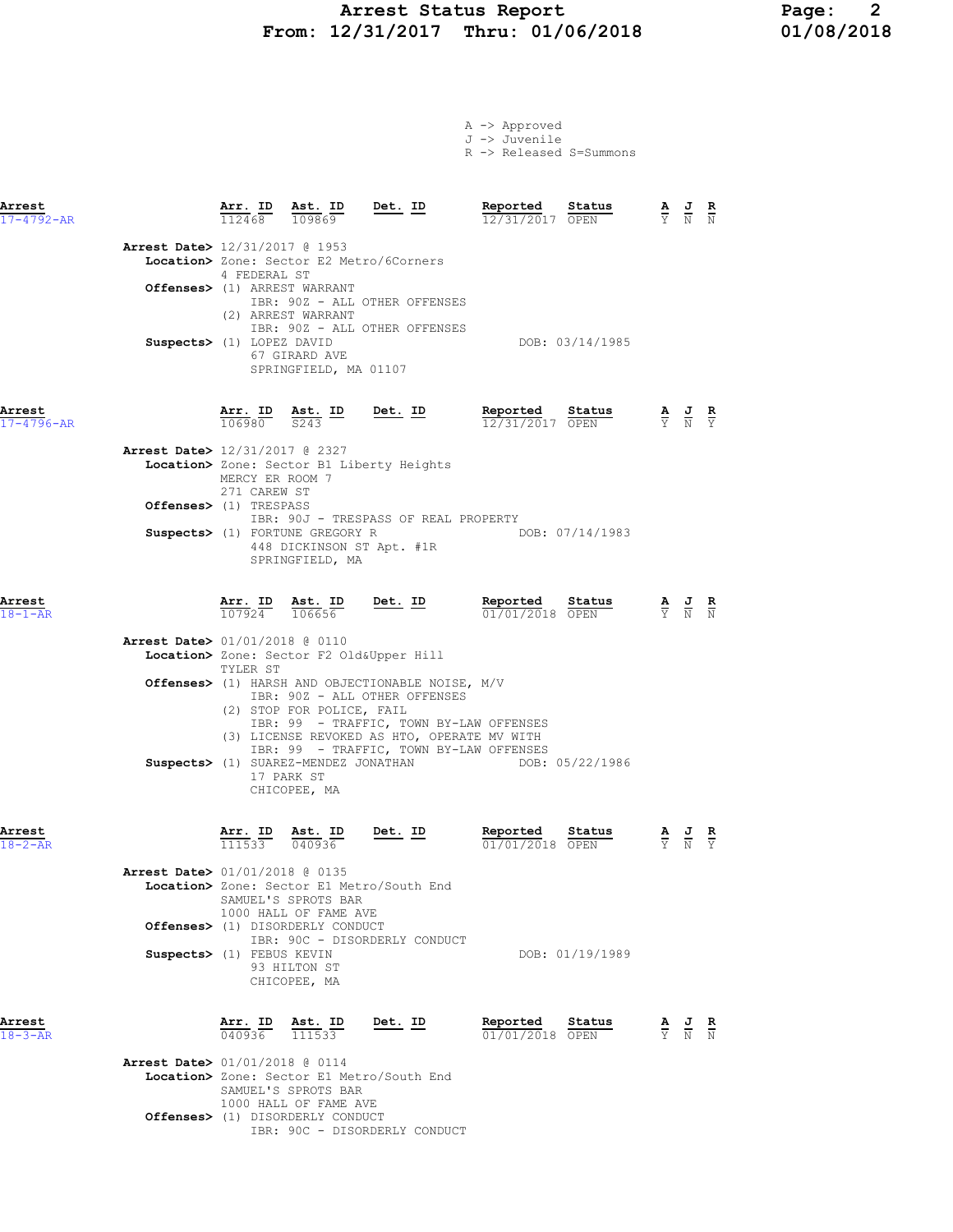#### Arrest Status Report Page: 3 From: 12/31/2017 Thru: 01/06/2018 01/08/2018

|                         |                |                                                                                                                                                                                            |                                                                                                                                                                                     | A -> Approved                                                                                                                      |                         |                                                                                                       |  |
|-------------------------|----------------|--------------------------------------------------------------------------------------------------------------------------------------------------------------------------------------------|-------------------------------------------------------------------------------------------------------------------------------------------------------------------------------------|------------------------------------------------------------------------------------------------------------------------------------|-------------------------|-------------------------------------------------------------------------------------------------------|--|
|                         |                |                                                                                                                                                                                            |                                                                                                                                                                                     | J -> Juvenile                                                                                                                      | R -> Released S=Summons |                                                                                                       |  |
|                         |                | (2) RESIST ARREST<br>(3) THREAT TO COMMIT CRIME<br>IBR: 13C - INTIMIDATION<br>(4) A&B ON POLICE OFFICER<br>Suspects> (1) GONZALEZ QUINTON<br>20 LOCHRANNOCH WAY<br>YARMOUTH PORT, MA 02675 | IBR: 13B - SIMPLE ASSAULT<br>IBR: 13A - AGGRAVATED ASSAULT                                                                                                                          |                                                                                                                                    | DOB: 07/04/1996         |                                                                                                       |  |
| Arrest<br>$18 - 5 - AR$ |                | Arr. ID Ast. ID<br>111442 103389                                                                                                                                                           | <u>Det. ID</u>                                                                                                                                                                      | Reported<br>$01/01/2018$ OPEN                                                                                                      | Status                  | $\frac{\mathbf{A}}{\mathbf{Y}}$ $\frac{\mathbf{J}}{\mathbf{N}}$ $\frac{\mathbf{R}}{\mathbf{Y}}$       |  |
|                         | 145 COLTON ST  | <b>Arrest Date&gt;</b> 01/01/2018 @ 0213                                                                                                                                                   | Location> Zone: Sector F2 Old&Upper Hill<br>Offenses> (1) LICENSE SUSPENDED, OP MV WITH                                                                                             | IBR: 99 - TRAFFIC, TOWN BY-LAW OFFENSES                                                                                            |                         |                                                                                                       |  |
|                         |                | (3) USE MV WITHOUT AUTHORITY<br>Suspects> (1) BROUGHTON DERRICK<br>83 CATHARINE ST Apt. #1L<br>SPRINGFIELD, MA                                                                             | (2) ARREST WARRANT (DOCKET 1523CR000529)<br>IBR: 90Z - ALL OTHER OFFENSES<br>IBR: 90Z - ALL OTHER OFFENSES<br>(4) FALSE NAME/SSN, ARRESTEE FURNISH<br>IBR: 90Z - ALL OTHER OFFENSES |                                                                                                                                    | DOB: 06/23/1990         |                                                                                                       |  |
| Arrest<br>$18 - 6 - AR$ | 106117         | Arr. ID Ast. ID<br>107751                                                                                                                                                                  | Det. ID                                                                                                                                                                             | Reported<br>01/01/2018 OPEN                                                                                                        | Status                  | $\frac{\mathbf{A}}{\overline{Y}}$ $\frac{\mathbf{J}}{\overline{N}}$ $\frac{\mathbf{R}}{\overline{Y}}$ |  |
|                         |                | <b>Arrest Date&gt;</b> 01/01/2018 @ 0500                                                                                                                                                   | Location> Zone: Sector F2 Old&Upper Hill                                                                                                                                            |                                                                                                                                    |                         |                                                                                                       |  |
|                         | 433 WALNUT ST  |                                                                                                                                                                                            |                                                                                                                                                                                     | Offenses> (1) OUI LIQUOR & SERIOUS INJURY & RECKLESS<br>IBR: 90D - DRIVING UNDER THE INFLUENCE                                     |                         |                                                                                                       |  |
|                         |                |                                                                                                                                                                                            | (3) OUI DRUGS & SERIOUS INJURY & RECKLESS                                                                                                                                           | (2) OUI LIQUOR & SERIOUS INJURY & RECKLESS<br>IBR: 90D - DRIVING UNDER THE INFLUENCE<br>IBR: 90D - DRIVING UNDER THE INFLUENCE     |                         |                                                                                                       |  |
|                         |                |                                                                                                                                                                                            | (4) OUI DRUGS & SERIOUS INJURY & RECKLESS                                                                                                                                           | IBR: 90D - DRIVING UNDER THE INFLUENCE                                                                                             |                         |                                                                                                       |  |
|                         |                |                                                                                                                                                                                            | (5) LEAVE SCENE OF PERSONAL INJURY<br>(6) LEAVE SCENE OF PERSONAL INJURY                                                                                                            | IBR: 99 - TRAFFIC, TOWN BY-LAW OFFENSES                                                                                            |                         |                                                                                                       |  |
|                         |                |                                                                                                                                                                                            |                                                                                                                                                                                     | IBR: 99 - TRAFFIC, TOWN BY-LAW OFFENSES<br>(7) LICENSE SUSPENDED, OP MV WITH, SUBSQ.OFF<br>IBR: 99 - TRAFFIC, TOWN BY-LAW OFFENSES |                         |                                                                                                       |  |
|                         |                | (9) DRUG, POSSESS CLASS B                                                                                                                                                                  | (8) NEGLIGENT OPERATION OF MOTOR VEHICLE                                                                                                                                            | IBR: 99 - TRAFFIC, TOWN BY-LAW OFFENSES                                                                                            |                         |                                                                                                       |  |
|                         |                | (10) STOP FOR POLICE, FAIL                                                                                                                                                                 | IBR: 35A - DRUG / NARCOTIC VIOLATIONS                                                                                                                                               |                                                                                                                                    |                         |                                                                                                       |  |
|                         |                | (11) RESIST ARREST                                                                                                                                                                         | IBR: 13B - SIMPLE ASSAULT                                                                                                                                                           | IBR: 99 - TRAFFIC, TOWN BY-LAW OFFENSES                                                                                            |                         |                                                                                                       |  |
|                         | (13) SPEEDING  | (12) STOP/YIELD, FAIL TO                                                                                                                                                                   |                                                                                                                                                                                     | IBR: 99 - TRAFFIC, TOWN BY-LAW OFFENSES                                                                                            |                         |                                                                                                       |  |
|                         |                | (14) MARKED LANES VIOLATION                                                                                                                                                                |                                                                                                                                                                                     | IBR: 99 - TRAFFIC, TOWN BY-LAW OFFENSES                                                                                            |                         |                                                                                                       |  |
|                         | (15) OUI DRUGS |                                                                                                                                                                                            |                                                                                                                                                                                     | IBR: 99 - TRAFFIC, TOWN BY-LAW OFFENSES<br>IBR: 90D - DRIVING UNDER THE INFLUENCE                                                  |                         |                                                                                                       |  |
|                         | (17) ASSAULT   | (16) OUI LIQUOR                                                                                                                                                                            | IBR: 13B - SIMPLE ASSAULT                                                                                                                                                           | IBR: 90D - DRIVING UNDER THE INFLUENCE                                                                                             |                         |                                                                                                       |  |
|                         |                |                                                                                                                                                                                            |                                                                                                                                                                                     |                                                                                                                                    |                         |                                                                                                       |  |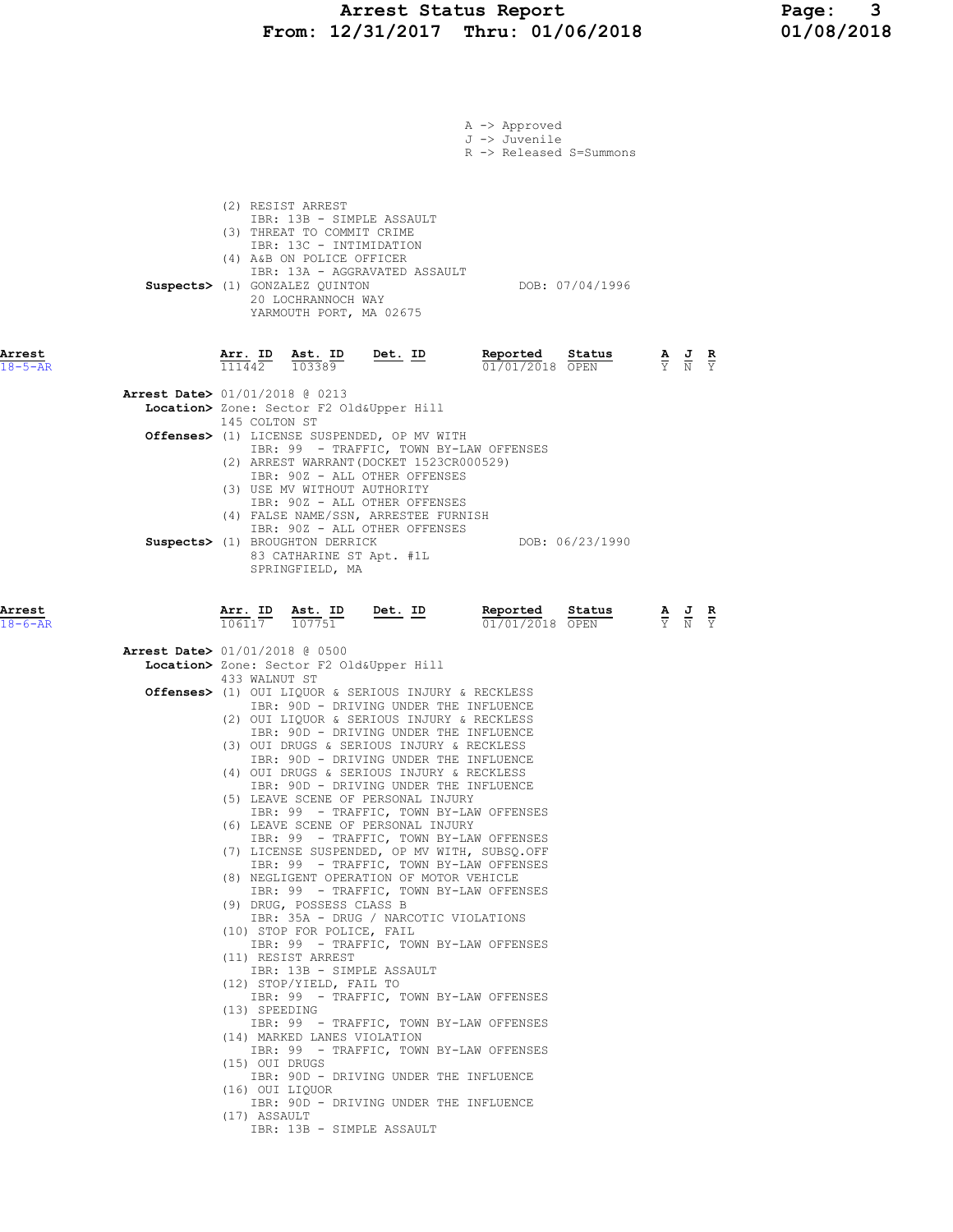### Arrest Status Report Page: 4 From:  $12/31/2017$  Thru:  $01/06/2018$

|                                |                                                                                                             |                                                    |                                                                                                                           | A -> Approved<br>J -> Juvenile<br>R -> Released S=Summons |                 |                                                                                                 |  |
|--------------------------------|-------------------------------------------------------------------------------------------------------------|----------------------------------------------------|---------------------------------------------------------------------------------------------------------------------------|-----------------------------------------------------------|-----------------|-------------------------------------------------------------------------------------------------|--|
|                                | (18) ASSAULT<br>(19) STOP/YIELD, FAIL TO<br>(20) STOP/YIELD, FAIL TO<br>136 POWELL AVE                      | IBR: 13B - SIMPLE ASSAULT<br>SPRINGFIELD, MA 01108 | IBR: 99 - TRAFFIC, TOWN BY-LAW OFFENSES<br>IBR: 99 - TRAFFIC, TOWN BY-LAW OFFENSES<br>Suspects> (1) MONTANEZ LUIS ANTONIO |                                                           | DOB: 02/02/1985 |                                                                                                 |  |
| Arrest<br>$18 - 7 - AR$        | Arr. ID<br>107783                                                                                           | $\frac{\text{Ast.}}{\text{B470}}$ ID<br>B470       | $Det. ID$                                                                                                                 | Reported<br>01/01/2018 OPEN                               | Status          | $\frac{\mathbf{A}}{\mathbf{Y}}$ $\frac{\mathbf{J}}{\mathbf{N}}$ $\frac{\mathbf{R}}{\mathbf{Y}}$ |  |
| Arrest Date> 01/01/2018 @ 1734 | Location> Zone: Sector E2 Metro/6Corners<br>LOBBY<br>755 WORTHINGTON ST                                     |                                                    |                                                                                                                           |                                                           |                 |                                                                                                 |  |
|                                | Offenses> (1) DEFAULT WARRANT<br>Suspects> (1) MACHICOTE KAYLA                                              |                                                    | IBR: 90Z - ALL OTHER OFFENSES                                                                                             |                                                           | DOB: 04/19/1993 |                                                                                                 |  |
|                                |                                                                                                             | 6 SOUTH CHATHAM ST Apt. #B<br>SPRINGFIELD, MA      |                                                                                                                           |                                                           |                 |                                                                                                 |  |
| Arrest<br>$18 - 11 - AR$       | Arr. ID<br>100135                                                                                           | <u>Ast.</u> ID                                     | Det. ID                                                                                                                   | Reported<br>01/01/2018 OPEN                               | Status          | $\frac{\mathbf{A}}{\mathbf{Y}}$ $\frac{\mathbf{J}}{\mathbf{N}}$ $\frac{\mathbf{R}}{\mathbf{Y}}$ |  |
| Arrest Date> 01/01/2018 @ 2038 | Location> Zone: Sector A N. End/Memorial<br>PORTLAND ST                                                     |                                                    |                                                                                                                           |                                                           |                 |                                                                                                 |  |
|                                | Suspects> (1) TIRADO JULIO CESAR<br>HOMELESS                                                                | SPRINGFIELD, MA                                    | <b>Offenses&gt;</b> (1) ARREST WARRANT (DOCKET# 1723CR009731) ROBBERY, ARMED<br>IBR: 90Z - ALL OTHER OFFENSES             |                                                           | DOB: 09/05/1972 |                                                                                                 |  |
| Arrest<br>$18 - 12 - AR$       | $\frac{\text{Arr.}}{109841}$                                                                                | <u>Ast. ID</u><br>109819                           | <u>Det. ID</u>                                                                                                            | Reported<br>01/01/2018 OPEN                               | Status          | $\frac{\mathbf{A}}{\mathbf{Y}}$ $\frac{\mathbf{J}}{\mathbf{N}}$ $\frac{\mathbf{R}}{\mathbf{Y}}$ |  |
| Arrest Date> 01/01/2018 @ 2214 | Location> Zone: Sector Hl Forest Park<br>15 BLAKE HILL ST                                                   |                                                    | Offenses> (1) B&E VEHICLE/BOAT NIGHTTIME FELONY                                                                           |                                                           |                 |                                                                                                 |  |
|                                | Suspects> (1) JOHNSON MYRON GLENN                                                                           | 51 FOREST PARK AVE<br>SPRINGFIELD, MA 01119        | IBR: 23F - THEFT FROM MOTOR VEHICLE                                                                                       |                                                           | DOB: 03/23/1986 |                                                                                                 |  |
| Arrest<br>$18 - 13 - AR$       | $\frac{\texttt{Arr. ID}}{111536}$ $\frac{\texttt{ Ast. ID}}{111506}$                                        |                                                    | <u>Det. ID</u>                                                                                                            | Reported Status<br>01/01/2018 OPEN                        |                 | $\frac{\mathbf{A}}{\mathbf{Y}}$ $\frac{\mathbf{J}}{\mathbf{N}}$ $\frac{\mathbf{R}}{\mathbf{Y}}$ |  |
| Arrest Date> 01/01/2018 @ 2357 | Location> Zone: Sector A N. End/Memorial<br>31 MORGAN ST Apt. #4<br>Offenses> (1) A&B WITH DANGEROUS WEAPON |                                                    |                                                                                                                           |                                                           |                 |                                                                                                 |  |
|                                | Suspects> (1) QUILES ADRIAN SR<br>***UNKNOWN***                                                             | SPRINGFIELD, MA                                    | IBR: 13A - AGGRAVATED ASSAULT                                                                                             |                                                           | DOB: 04/29/1966 |                                                                                                 |  |
| Arrest<br>$18 - 14 - AR$       | Arr. ID<br>108849                                                                                           | Ast. ID<br>109489                                  | <u>Det. ID</u>                                                                                                            | Reported<br>01/02/2018 OPEN                               | Status          | $\frac{\mathbf{A}}{\mathbf{Y}}$ $\frac{\mathbf{J}}{\mathbf{N}}$ $\frac{\mathbf{R}}{\mathbf{Y}}$ |  |
| Arrest Date> 01/02/2018 @ 0300 |                                                                                                             |                                                    |                                                                                                                           |                                                           |                 |                                                                                                 |  |

Location> Zone: Sector I4 16Acr/Outer Bel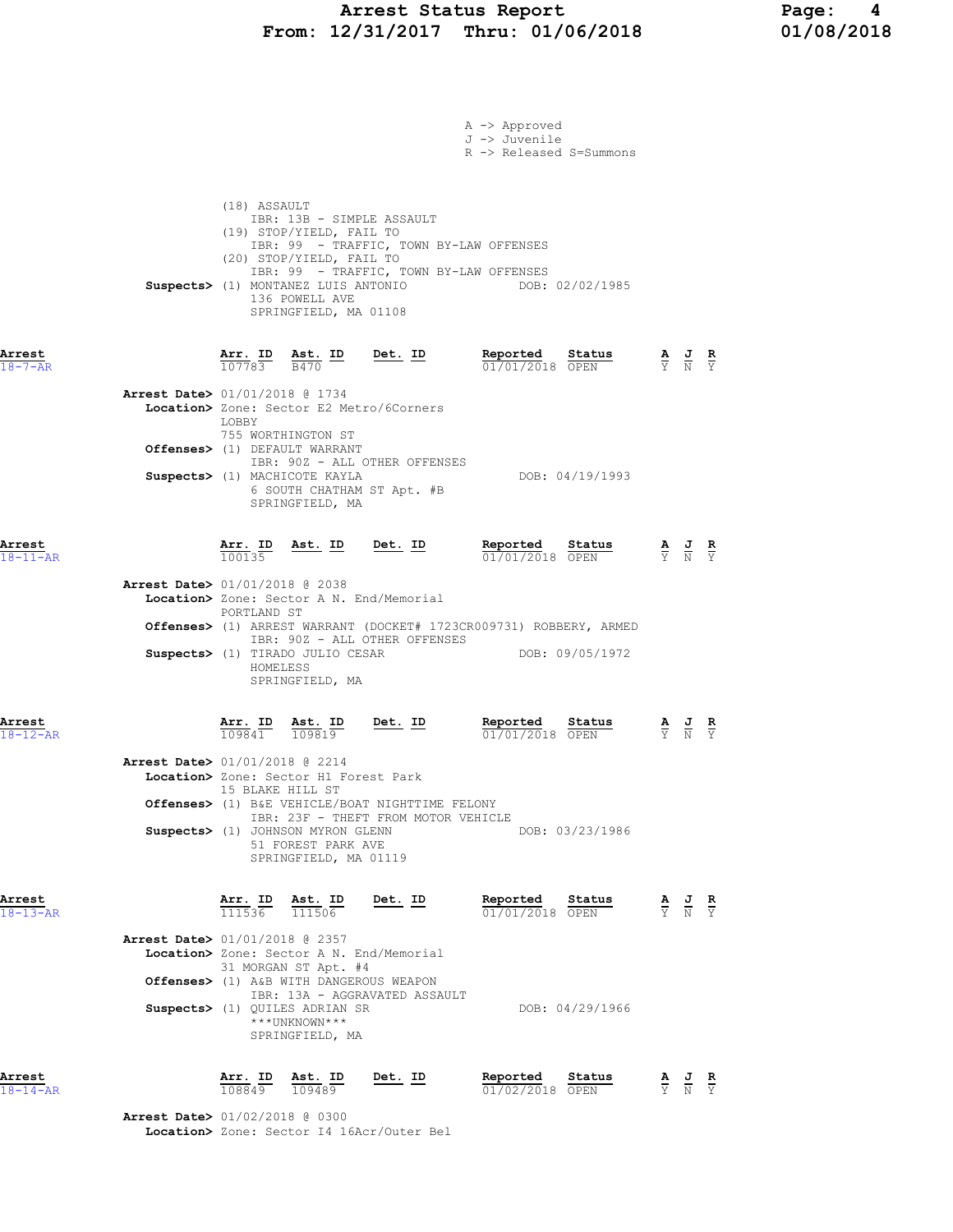# Arrest Status Report 12/31/2017 Thru: 01/06/2018 12/08/2018 From:  $12/31/2017$  Thru:  $01/06/2018$

|                          |                                                                                                                                                            |                                                                                                                                                                                                                                                                                          | A -> Approved<br>J -> Juvenile<br>R -> Released S=Summons |                                                                                                 |
|--------------------------|------------------------------------------------------------------------------------------------------------------------------------------------------------|------------------------------------------------------------------------------------------------------------------------------------------------------------------------------------------------------------------------------------------------------------------------------------------|-----------------------------------------------------------|-------------------------------------------------------------------------------------------------|
|                          | SPEEDWAY GAS STATION<br>80 ST JAMES BLVD<br>Offenses> (1) DRUG, POSSESS CLASS B<br>Suspects> (1) DEJESUS JOSE LUIS JR<br>119 QUINCY ST                     | IBR: 35A - DRUG / NARCOTIC VIOLATIONS<br>SPRINGFIELD, MA 01109-4237                                                                                                                                                                                                                      | DOB: 10/12/1985                                           |                                                                                                 |
| Arrest<br>$18 - 15 - AR$ |                                                                                                                                                            | $\frac{\texttt{Arr. ID}}{112481}$ $\frac{\texttt{ Ast. ID}}{111415}$ Det. ID                                                                                                                                                                                                             | Reported<br><u>Status</u><br>01/02/2018 OPEN              | $\frac{\mathbf{A}}{\mathbf{Y}}$ $\frac{\mathbf{J}}{\mathbf{N}}$ $\frac{\mathbf{R}}{\mathbf{Y}}$ |
|                          | Arrest Date> 01/02/2018 @ 0338<br>BERKSHIRE AVE<br><b>Offenses&gt;</b> (1) STOP/YIELD, FAIL TO<br>(2) INSPECTION/STICKER, NO                               | Location> Zone: Sector D1 Indian Orchard<br>IBR: 99 - TRAFFIC, TOWN BY-LAW OFFENSES<br>IBR: 99 - TRAFFIC, TOWN BY-LAW OFFENSES                                                                                                                                                           |                                                           |                                                                                                 |
|                          | (4) ARREST WARRANT                                                                                                                                         | (3) UNLICENSED OPERATION OF MV<br>IBR: 99 - TRAFFIC, TOWN BY-LAW OFFENSES<br>IBR: 90Z - ALL OTHER OFFENSES<br>Suspects> (1) GAYNOR JESSICA OLIVIA<br>94 MONROVIA ST Apt. #1STFL<br>SPRINGFIELD, MA 01104-1643                                                                            | DOB: 04/24/1991                                           |                                                                                                 |
| Arrest<br>$18 - 19 - AR$ | $\frac{\texttt{Arr. ID}}{109488}$ $\frac{\texttt{ Ast. ID}}{B997}$<br>109488                                                                               | $Det. ID$                                                                                                                                                                                                                                                                                | Reported<br>Status<br>$01/02/2018$ OPEN                   | $\frac{\mathbf{A}}{\mathbf{Y}}$ $\frac{\mathbf{J}}{\mathbf{N}}$ $\frac{\mathbf{R}}{\mathbf{Y}}$ |
|                          | Arrest Date> 01/02/2018 @ 1315<br>WALNUT ST<br>Suspects> (1) TORRES MANUEL<br>SPRINGFIELD, MA                                                              | Location> Zone: Sector E2 Metro/6Corners<br>Offenses> (1) RECEIVE STOLEN PROPERTY +\$250<br>IBR: 280 - STOLEN PROPERTY OFFENSES<br>92 WOODSIDE TER Apt. #4R                                                                                                                              | DOB: 09/06/1999                                           |                                                                                                 |
| Arrest<br>$18 - 21 - AR$ | Arr. ID<br>Ast. ID<br>108854<br>100135                                                                                                                     | Det. ID                                                                                                                                                                                                                                                                                  | Reported<br>Status<br>01/02/2018 OPEN                     | $\frac{\mathbf{A}}{\mathbf{Y}}$ $\frac{\mathbf{J}}{\mathbf{N}}$ $\frac{\mathbf{R}}{\mathbf{Y}}$ |
|                          | <b>Arrest Date&gt;</b> 01/02/2018 @ 1754<br>47 LEXINGTON ST<br>(2) LIGHTS VIOLATION, MV<br>(3) STOP FOR POLICE, FAIL<br>Suspects> (1) WILLIAMS DEANCY J JR | Location> Zone: Sector A N. End/Memorial<br>Offenses> (1) LICENSE REVOKED AS HTO, OPERATE MV WITH<br>IBR: 99 - TRAFFIC, TOWN BY-LAW OFFENSES<br>IBR: 99 - TRAFFIC, TOWN BY-LAW OFFENSES<br>IBR: 99 - TRAFFIC, TOWN BY-LAW OFFENSES<br>47 LEXINGTON ST Apt. #3RD<br>SPRINGFIELD, MA 01108 | DOB: 08/08/1986                                           |                                                                                                 |
| Arrest<br>$18 - 22 - AR$ | Arr. ID Ast. ID<br>101951<br>101948                                                                                                                        | Det. ID                                                                                                                                                                                                                                                                                  | Reported<br>Status<br>01/02/2018 OPEN                     | $\frac{\mathbf{A}}{\mathbf{Y}}$ $\frac{\mathbf{J}}{\mathbf{N}}$ $\frac{\mathbf{R}}{\mathbf{N}}$ |
|                          | <b>Arrest Date&gt;</b> 01/02/2018 @ 1845<br>INSIDE 1ST FLOOR HALLWAY<br>56 HIGH ST<br>Offenses> (1) TRESPASS                                               | Location> Zone: Sector E2 Metro/6Corners                                                                                                                                                                                                                                                 |                                                           |                                                                                                 |
|                          | (2) DRUG, POSSESS CLASS B                                                                                                                                  | IBR: 90J - TRESPASS OF REAL PROPERTY<br>IBR: 35A - DRUG / NARCOTIC VIOLATIONS                                                                                                                                                                                                            |                                                           |                                                                                                 |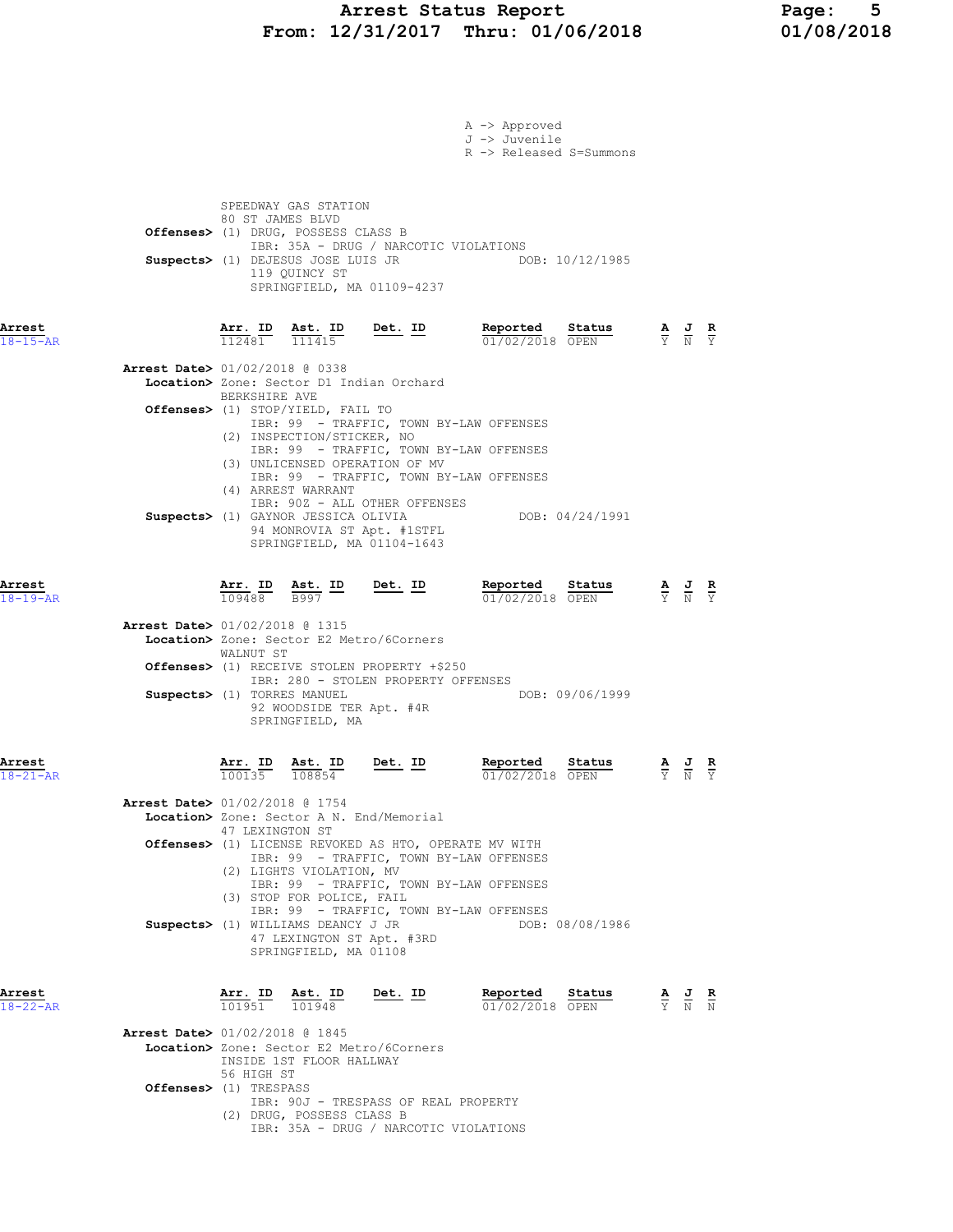### Arrest Status Report Page: 6 From: 12/31/2017 Thru: 01/06/2018 01/08/2018

|                          |                                                                                                                                                                                       |                                                                                                                         | A -> Approved<br>J -> Juvenile<br>R -> Released S=Summons |                                                                                                 |
|--------------------------|---------------------------------------------------------------------------------------------------------------------------------------------------------------------------------------|-------------------------------------------------------------------------------------------------------------------------|-----------------------------------------------------------|-------------------------------------------------------------------------------------------------|
|                          | ***UNKNOWN***<br>SPRINGFIELD, MA                                                                                                                                                      |                                                                                                                         | Suspects> (1) RODRIGUEZ LUIS ANTONIO A DOB: 08/27/1968    |                                                                                                 |
| Arrest<br>$18 - 23 - AR$ | $\frac{\texttt{Arr.}}{\text{M467}}$ ID                                                                                                                                                | $rac{\text{Ast.}}{\text{B497}}$ ID Det. ID                                                                              | Reported<br>Status<br>01/03/2018 OPEN                     | $\frac{\mathbf{A}}{\mathbf{Y}}$ $\frac{\mathbf{J}}{\mathbf{N}}$ $\frac{\mathbf{R}}{\mathbf{Y}}$ |
|                          | Arrest Date> 01/03/2018 @ 0740<br>Location> Zone: Sector A N. End/Memorial                                                                                                            |                                                                                                                         |                                                           |                                                                                                 |
|                          | 139 ORCHARD ST<br>Offenses> (1) DEFAULT WARRANT 1723CR008274 A&B DISABLED/+65                                                                                                         | IBR: 90Z - ALL OTHER OFFENSES<br>IBR: 90Z - ALL OTHER OFFENSES                                                          | (2) DEFAULT WARRANT #1523CR004445 VIOLATION OF 209A       |                                                                                                 |
|                          | Suspects> (1) PEREZ RAPHAEL<br>121 N MAIN ST Apt. #1L<br>BELCHERTOWN, MA 01007                                                                                                        |                                                                                                                         | DOB: 11/30/1971                                           |                                                                                                 |
| Arrest<br>$18 - 25 - AR$ | $\frac{\texttt{Arr.}}{112462}$<br><u>Ast. ID</u><br>F325                                                                                                                              | <u>Det.</u> ID                                                                                                          | Reported<br>Status<br>01/03/2018 OPEN                     | $\frac{\mathbf{A}}{\mathbf{Y}}$ $\frac{\mathbf{J}}{\mathbf{N}}$ $\frac{\mathbf{R}}{\mathbf{Y}}$ |
|                          | Arrest Date> 01/03/2018 @ 1115<br>Location> Zone: Sector A N. End/Memorial<br>CAREW ST                                                                                                |                                                                                                                         |                                                           |                                                                                                 |
|                          | Offenses> (1) DEFAULT WARRANT<br>(2) LICENSE SUSPENDED/REVOKED, OP MV WITH                                                                                                            | IBR: 90Z - ALL OTHER OFFENSES                                                                                           |                                                           |                                                                                                 |
|                          | Suspects> (1) SANDERS GAIL LEE<br>122 CHESTNUT ST Apt. #610<br>SPRINGFIELD, MA 01103                                                                                                  | IBR: 99 - TRAFFIC, TOWN BY-LAW OFFENSES                                                                                 | DOB: 03/26/1960                                           |                                                                                                 |
| Arrest<br>$18 - 26 - AR$ | $\frac{\texttt{Arr.}}{\texttt{C680}}$ ID $\frac{\texttt{Ast.}}{\texttt{B979}}$ ID                                                                                                     | <u>Det. ID</u>                                                                                                          | <u>Reported</u><br>Sta <u>tus</u><br>01/03/2018 OPEN      | $\frac{\mathbf{A}}{\mathbf{Y}}$ $\frac{\mathbf{J}}{\mathbf{N}}$ $\frac{\mathbf{R}}{\mathbf{Y}}$ |
|                          | Arrest Date> 01/03/2018 @ 1300<br>Location> Zone: Sector H1 Forest Park                                                                                                               |                                                                                                                         |                                                           |                                                                                                 |
|                          | 98 FORT PLEASANT AVE<br>Offenses> (1) DRUG, POSSESS TO DISTRIB CLASS A<br>(2) DRUG, POSSESS TO DISTRIB CLASS B<br>(3) DRUG, DISTRIBUTE CLASS A<br>(4) DRUG VIOLATION NEAR SCHOOL/PARK | IBR: 35A - DRUG / NARCOTIC VIOLATIONS<br>IBR: 35A - DRUG / NARCOTIC VIOLATIONS<br>IBR: 35A - DRUG / NARCOTIC VIOLATIONS |                                                           |                                                                                                 |
|                          | Suspects> (1) SANTIAGO RUBEN<br>SPRINGFIELD, MA                                                                                                                                       | IBR: 35A - DRUG / NARCOTIC VIOLATIONS<br>98 FORT PLEASANT AVE Apt. #2R                                                  | DOB: 04/19/1992                                           |                                                                                                 |
| Arrest<br>$18 - 27 - AR$ | Arr. ID<br>Ast. ID<br>C680<br>B979                                                                                                                                                    | <u>Det.</u> ID                                                                                                          | Reported<br>Status<br>01/03/2018 OPEN                     | $\frac{\mathbf{A}}{\mathbf{Y}}$ $\frac{\mathbf{J}}{\mathbf{N}}$ $\frac{\mathbf{R}}{\mathbf{Y}}$ |
|                          | <b>Arrest Date&gt;</b> 01/03/2018 @ 1300<br>Location> Zone: Sector H1 Forest Park<br>98 FORT PLEASANT AVE                                                                             |                                                                                                                         |                                                           |                                                                                                 |
|                          | Offenses> (1) DRUG, POSSESS CLASS A                                                                                                                                                   | IBR: 35A - DRUG / NARCOTIC VIOLATIONS                                                                                   |                                                           |                                                                                                 |
|                          | Suspects> (1) KENDALL JASON M<br>19 WARRINER AVE<br>SPRINGFIELD, MA                                                                                                                   |                                                                                                                         | DOB: 09/27/1976                                           |                                                                                                 |
| Arrest<br>$18 - 28 - AR$ | Arr. ID<br>Ast. ID<br>C680<br>B979                                                                                                                                                    | Det. ID                                                                                                                 | Reported<br>Status<br>01/03/2018 OPEN                     | $\frac{\mathbf{A}}{\mathbf{Y}}$ $\frac{\mathbf{J}}{\mathbf{N}}$ $\frac{\mathbf{R}}{\mathbf{Y}}$ |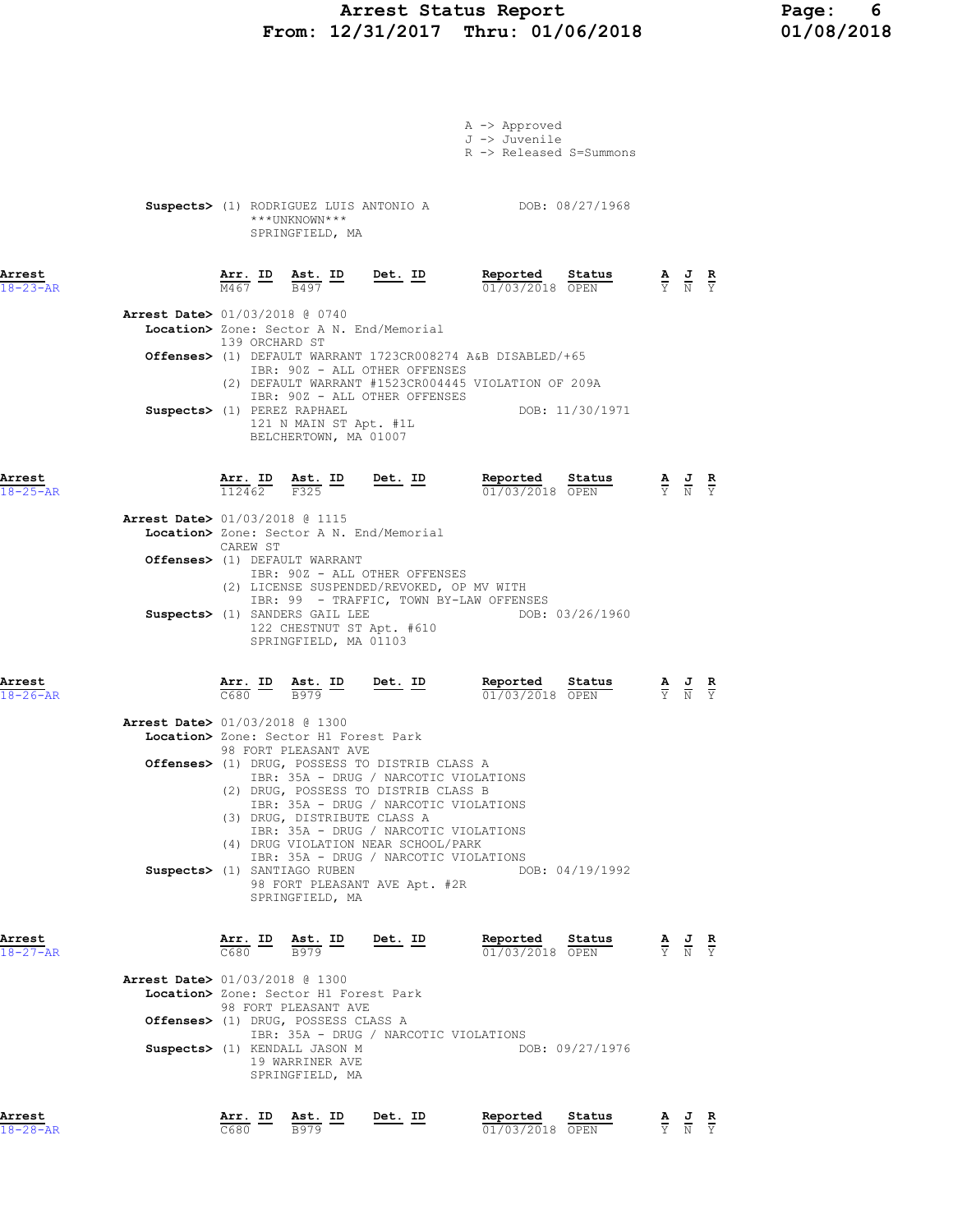#### Arrest Status Report Page: 7 From: 12/31/2017 Thru: 01/06/2018 01/08/2018

|                          |                                                                                                                                                              |                                                                                                                                                                                                                                                                                                                        | A -> Approved<br>J -> Juvenile<br>R -> Released S=Summons |                 |                                                                                                       |  |
|--------------------------|--------------------------------------------------------------------------------------------------------------------------------------------------------------|------------------------------------------------------------------------------------------------------------------------------------------------------------------------------------------------------------------------------------------------------------------------------------------------------------------------|-----------------------------------------------------------|-----------------|-------------------------------------------------------------------------------------------------------|--|
|                          | <b>Arrest Date&gt;</b> 01/03/2018 @ 1300<br>Location> Zone: Sector H1 Forest Park<br>IN FRONT OF<br>12 LONGVIEW ST<br>Offenses> (1) DRUG, DISTRIBUTE CLASS A | IBR: 35A - DRUG / NARCOTIC VIOLATIONS<br>(2) DRUG, POSSESS TO DISTRIB CLASS A                                                                                                                                                                                                                                          |                                                           |                 |                                                                                                       |  |
|                          | (6) DRUG, DISTRIBUTE CLASS B<br>Suspects> (1) MEJIAS BRAYAN JAVIER<br>24 WILCOX ST Apt. #4<br>SPRINGFIELD, MA                                                | IBR: 35A - DRUG / NARCOTIC VIOLATIONS<br>(3) DRUG, POSSESS TO DISTRIB CLASS B<br>IBR: 35A - DRUG / NARCOTIC VIOLATIONS<br>(4) DRUG VIOLATION NEAR SCHOOL/PARK<br>IBR: 35A - DRUG / NARCOTIC VIOLATIONS<br>(5) CONSPIRACY TO VIOLATE DRUG LAW<br>IBR: 90Z - ALL OTHER OFFENSES<br>IBR: 35A - DRUG / NARCOTIC VIOLATIONS |                                                           | DOB: 09/28/1999 |                                                                                                       |  |
| Arrest<br>$18 - 30 - AR$ | Arr. ID<br>Ast. ID<br>101948<br>101951                                                                                                                       | $Det. ID$                                                                                                                                                                                                                                                                                                              | Reported<br>01/03/2018 OPEN                               | Status          | $\frac{\mathbf{A}}{\mathbf{Y}}$ $\frac{\mathbf{J}}{\mathbf{N}}$ $\frac{\mathbf{R}}{\mathbf{Y}}$       |  |
|                          | Arrest Date> 01/03/2018 @ 1835<br><b>Location&gt;</b> Zone: Sector E2 Metro/6Corners                                                                         |                                                                                                                                                                                                                                                                                                                        |                                                           |                 |                                                                                                       |  |
|                          | 12 MATTOON ST<br>Offenses> (1) ARREST WARRANT                                                                                                                | IBR: 90Z - ALL OTHER OFFENSES                                                                                                                                                                                                                                                                                          |                                                           |                 |                                                                                                       |  |
|                          | Suspects> (1) MURCHISON LEE V<br>12 MATTOON ST Apt. #7<br>SPRINGFIELD, MA                                                                                    |                                                                                                                                                                                                                                                                                                                        |                                                           | DOB: 10/22/1977 |                                                                                                       |  |
| Arrest<br>$18 - 31 - AR$ | Arr. ID Ast. ID<br>111508<br>100136                                                                                                                          | $Det. ID$                                                                                                                                                                                                                                                                                                              | Reported<br>01/03/2018 OPEN                               | Status          | $\frac{\mathbf{A}}{\mathbf{Y}}$ $\frac{\mathbf{J}}{\mathbf{N}}$ $\frac{\mathbf{R}}{\mathbf{N}}$       |  |
|                          | Arrest Date> 01/03/2018 @ 1852<br>Location> Zone: Sector F1 McKnight/Bay                                                                                     |                                                                                                                                                                                                                                                                                                                        |                                                           |                 |                                                                                                       |  |
|                          | 69 ANDREW ST                                                                                                                                                 | Offenses> (1) LICENSE SUSPENDED/REVOKED, OP MV WITH<br>IBR: 99 - TRAFFIC, TOWN BY-LAW OFFENSES<br>(2) REGISTRATION SUSPENDED/REVOKED, OP MV WITH<br>IBR: 99 - TRAFFIC, TOWN BY-LAW OFFENSES                                                                                                                            |                                                           |                 |                                                                                                       |  |
|                          | (3) UNINSURED MOTOR VEHICLE<br>Suspects> (1) MARTINEZ JERAMY<br>85 MARTEL RD<br>SPRINGFIELD, MA 01119                                                        | IBR: 99 - TRAFFIC, TOWN BY-LAW OFFENSES                                                                                                                                                                                                                                                                                |                                                           | DOB: 05/20/1986 |                                                                                                       |  |
| Arrest<br>$18 - 33 - AR$ | Arr. ID Ast. ID<br>107751<br><b>B218</b>                                                                                                                     | Det. ID                                                                                                                                                                                                                                                                                                                | Reported<br>01/03/2018 OPEN                               | Status          | $\frac{\mathbf{A}}{\overline{Y}}$ $\frac{\mathbf{J}}{\overline{N}}$ $\frac{\mathbf{R}}{\overline{Y}}$ |  |
|                          | <b>Arrest Date&gt; 01/03/2018 @ 2020</b><br>Location> Zone: Sector E2 Metro/6Corners<br>REAR STAIRS<br>122 CLIFTON AVE                                       |                                                                                                                                                                                                                                                                                                                        |                                                           |                 |                                                                                                       |  |
|                          |                                                                                                                                                              | Offenses> (1) FUGITIVE FROM JUSTICE ON COURT WARRANT<br>IBR: 90Z - ALL OTHER OFFENSES                                                                                                                                                                                                                                  |                                                           |                 |                                                                                                       |  |
|                          | Suspects> (1) BROWN BRADLEY OSBOURNE<br>122 CLIFTON AVE<br>SPRINGFIELD, MA                                                                                   |                                                                                                                                                                                                                                                                                                                        |                                                           | DOB: 09/18/1987 |                                                                                                       |  |

Arrest Arr. ID Ast. ID Det. ID Reported Status A J R 18-34-AR 103511 106103 01/03/2018 OPEN Y N N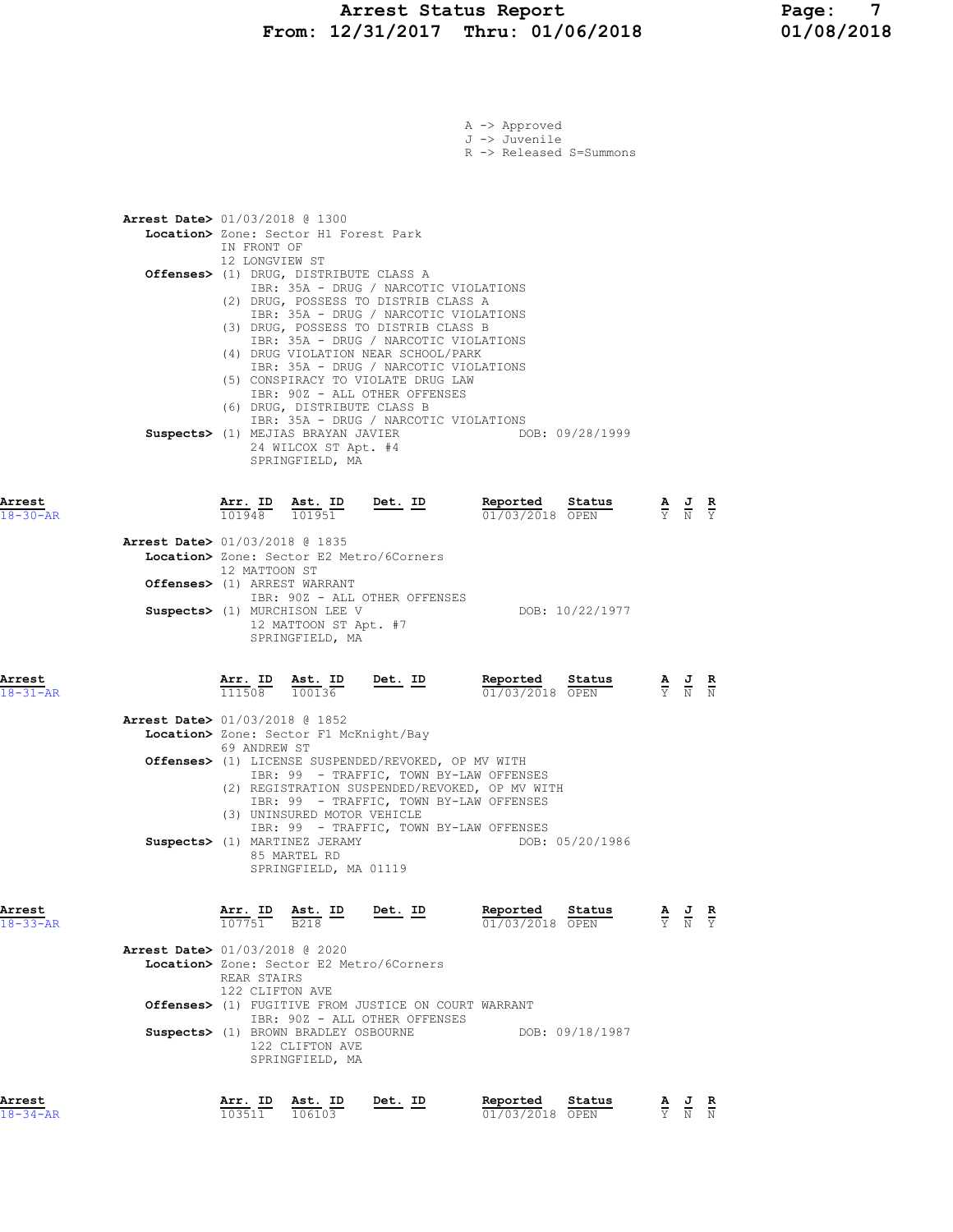# Arrest Status Report Page: 8<br>12/31/2017 Thru: 01/06/2018 01/08/2018 From:  $12/31/2017$  Thru:  $01/06/2018$

|                          |                                          |                                    |                                                                                                                                            |                                                                                                                                                                                                                  | A -> Approved<br>J -> Juvenile<br>R -> Released S=Summons |                 |                  |                                                                                                 |  |
|--------------------------|------------------------------------------|------------------------------------|--------------------------------------------------------------------------------------------------------------------------------------------|------------------------------------------------------------------------------------------------------------------------------------------------------------------------------------------------------------------|-----------------------------------------------------------|-----------------|------------------|-------------------------------------------------------------------------------------------------|--|
|                          | <b>Arrest Date&gt;</b> 01/03/2018 @ 2130 | 360 MAIN ST                        | Suspects> (1) WHITNEY JOSHUA<br>771 MAINE RD<br>BRADFORD, ME                                                                               | Location> Zone: Sector E1 Metro/South End<br>Offenses> (1) DRUG, POSSESS TO DISTRIB CLASS D<br>IBR: 35A - DRUG / NARCOTIC VIOLATIONS                                                                             |                                                           | DOB: 11/18/1979 |                  |                                                                                                 |  |
| Arrest<br>$18 - 35 - AR$ |                                          |                                    | $\frac{\texttt{Arr.}}{100696}$ $\frac{\texttt{ Ast.}}{106117}$                                                                             | <u>Det. ID</u>                                                                                                                                                                                                   | Reported Status<br>01/03/2018 OPEN                        |                 |                  | $\frac{\mathbf{A}}{\mathbf{Y}}$ $\frac{\mathbf{J}}{\mathbf{N}}$ $\frac{\mathbf{R}}{\mathbf{Y}}$ |  |
|                          | <b>Arrest Date&gt; 01/03/2018 @ 2338</b> | 74 NORFOLK ST<br>74 NORFOLK ST     |                                                                                                                                            | Location> Zone: Sector F2 Old&Upper Hill<br>Offenses> (1) DEFAULT WARRANT (DOCKET#1745CR001586)<br>IBR: 90Z - ALL OTHER OFFENSES                                                                                 |                                                           |                 |                  |                                                                                                 |  |
|                          |                                          |                                    | Suspects> (1) THOMAS JOVHAN K<br>54 NORFOLK ST<br>SPRINGFIELD, MA 01109                                                                    |                                                                                                                                                                                                                  |                                                           | DOB: 01/19/1994 |                  |                                                                                                 |  |
| Arrest<br>$18 - 37 - AR$ |                                          |                                    |                                                                                                                                            | $\frac{\texttt{Arr.}}{112458}$ $\frac{\texttt{Ab.}}{8265}$ $\frac{\texttt{ID}}{200}$ $\frac{\texttt{Det.}}{200}$                                                                                                 | Reported<br>$01/04/2018$ OPEN                             | Status          |                  | $\frac{\mathbf{A}}{\mathbf{Y}}$ $\frac{\mathbf{J}}{\mathbf{N}}$ $\frac{\mathbf{R}}{\mathbf{Y}}$ |  |
|                          | <b>Arrest Date&gt;</b> 01/04/2018 @ 1500 | LA QUINTA HOTEL<br>100 CONGRESS ST |                                                                                                                                            | Location> Zone: Sector E1 Metro/South End                                                                                                                                                                        |                                                           |                 |                  |                                                                                                 |  |
|                          |                                          |                                    |                                                                                                                                            | Offenses> (1) DRUG, POSSESS TO DISTRIB CLASS E<br>IBR: 35A - DRUG / NARCOTIC VIOLATIONS<br>(2) DRUG, POSSESS TO DISTRIB CLASS A<br>IBR: 35A - DRUG / NARCOTIC VIOLATIONS<br>(3) DRUG, POSSESS TO DISTRIB CLASS C |                                                           |                 |                  |                                                                                                 |  |
|                          |                                          |                                    | Suspects> (1) DAYAL NICHOLAS<br>5 CHERRY HILL RD<br>STOCKBRRIDGE, MA 01262                                                                 | IBR: 35A - DRUG / NARCOTIC VIOLATIONS                                                                                                                                                                            |                                                           | DOB: 01/06/1989 |                  |                                                                                                 |  |
| Arrest<br>$18 - 38 - AR$ |                                          |                                    | $\frac{\text{Arr. ID}}{109810}$ $\frac{\text{Ast. ID}}{109841}$ $\frac{\text{Det. ID}}{109841}$<br>$\overline{109819}$ $\overline{109841}$ |                                                                                                                                                                                                                  | Reported<br>01/04/2018 OPEN                               | Status          | A J R<br>$Y$ N Y |                                                                                                 |  |
|                          | Arrest Date> 01/04/2018 @ 1920           | 321 WALNUT ST                      | WHEELER'S CONVENIENCE STORE<br>Offenses> (1) MOTOR VEH, LARCENY OF                                                                         | Location> Zone: Sector F2 Old&Upper Hill                                                                                                                                                                         |                                                           |                 |                  |                                                                                                 |  |
|                          |                                          |                                    | Suspects> (1) EVANS LAMAR ANTHONY JR<br>SPRINGFIELD, MA 01108                                                                              | IBR: 240 - MOTOR VEHICLE THEFT<br>(2) LEAVE SCENE OF PROPERTY DAMAGE<br>IBR: 99 - TRAFFIC, TOWN BY-LAW OFFENSES<br>101 SOMERSET ST Apt. #1ST                                                                     |                                                           | DOB: 05/09/1993 |                  |                                                                                                 |  |
| Arrest<br>$18 - 39 - AR$ |                                          |                                    |                                                                                                                                            | $\frac{\texttt{Arr.}}{011728}$ $\frac{\texttt{ Ast.}}{103520}$ Det. ID                                                                                                                                           | Reported Status<br>01/04/2018 OPEN                        |                 |                  | $\frac{\mathbf{A}}{\mathbf{Y}}$ $\frac{\mathbf{J}}{\mathbf{N}}$ $\frac{\mathbf{R}}{\mathbf{Y}}$ |  |
|                          | <b>Arrest Date&gt;</b> 01/04/2018 @ 1922 | LEBANON ST                         |                                                                                                                                            | Location> Zone: Sector F2 Old&Upper Hill                                                                                                                                                                         |                                                           |                 |                  |                                                                                                 |  |
|                          | Suspects> (1) COTE DAVID M               |                                    | Offenses> (1) DEFAULT WARRANT<br>126 BENTON ST                                                                                             | IBR: 90Z - ALL OTHER OFFENSES                                                                                                                                                                                    |                                                           | DOB: 10/30/1988 |                  |                                                                                                 |  |
|                          |                                          |                                    |                                                                                                                                            | SPRINGFIELD, MA 01109-2712                                                                                                                                                                                       |                                                           |                 |                  |                                                                                                 |  |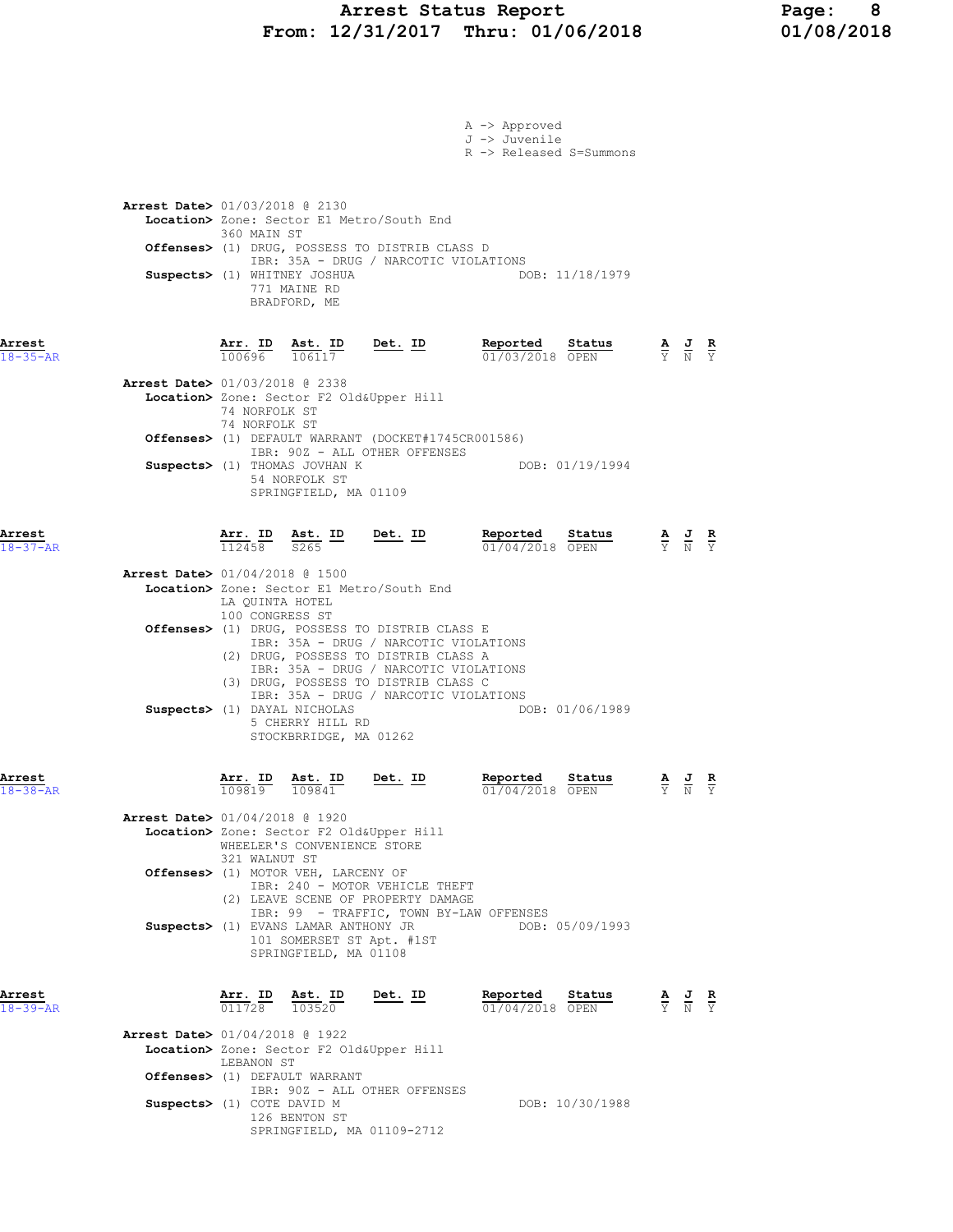#### Arrest Status Report Page: 9 From: 12/31/2017 Thru: 01/06/2018 01/08/2018

| A -> Approved |                                    |
|---------------|------------------------------------|
| J -> Juvenile |                                    |
|               | $R \rightarrow$ Released S=Summons |

| Arrest<br>$18 - 43 - AR$ |                                          |                                   | $\frac{\texttt{Arr.}}{\texttt{G889}}$ $\frac{\texttt{Ab.}}{103436}$                       | $Det. ID$                                                                                                                      | Reported<br>01/05/2018 OPEN | Status          |                  | $\frac{\mathbf{A}}{\mathbf{Y}}$ $\frac{\mathbf{J}}{\mathbf{N}}$ $\frac{\mathbf{R}}{\mathbf{Y}}$ |   |
|--------------------------|------------------------------------------|-----------------------------------|-------------------------------------------------------------------------------------------|--------------------------------------------------------------------------------------------------------------------------------|-----------------------------|-----------------|------------------|-------------------------------------------------------------------------------------------------|---|
|                          | Arrest Date> 01/05/2018 @ 1200           |                                   |                                                                                           |                                                                                                                                |                             |                 |                  |                                                                                                 |   |
|                          |                                          |                                   | MILL RIVER EMBANKMENT                                                                     | Location> Zone: Sector H2 Forest Park/EFP                                                                                      |                             |                 |                  |                                                                                                 |   |
|                          |                                          | 1 ALLEN ST                        |                                                                                           | Offenses> (1) DRUG, POSSESS TO DISTRIB CLASS A<br>IBR: 35A - DRUG / NARCOTIC VIOLATIONS                                        |                             |                 |                  |                                                                                                 |   |
|                          |                                          |                                   | (2) RESIST ARREST<br>IBR: 13B - SIMPLE ASSAULT<br>Suspects> (1) CRUZ MIGUEL ANGEL         |                                                                                                                                |                             | DOB: 01/01/1979 |                  |                                                                                                 |   |
|                          |                                          |                                   | ***UNKNOWN***<br>SPRINGFIELD, MA                                                          |                                                                                                                                |                             |                 |                  |                                                                                                 |   |
| Arrest<br>$18 - 44 - AR$ |                                          |                                   | $\frac{\text{Arr.}}{\text{S219}}$ ID $\frac{\text{Ast.}}{\text{P352}}$ ID Det. ID         |                                                                                                                                | Reported<br>01/05/2018 OPEN | Status          |                  | $\frac{\mathbf{A}}{\mathbf{Y}}$ $\frac{\mathbf{J}}{\mathbf{N}}$ $\frac{\mathbf{R}}{\mathbf{N}}$ |   |
|                          |                                          |                                   |                                                                                           |                                                                                                                                |                             |                 |                  |                                                                                                 |   |
|                          | Arrest Date> 01/05/2018 @ 1300           | PEOPLES BANK<br>1051 ST JAMES AVE |                                                                                           | Location> Zone: Sector C East Springfield                                                                                      |                             |                 |                  |                                                                                                 |   |
|                          |                                          |                                   | Offenses> (1) ARREST WARRANT                                                              | IBR: 90Z - ALL OTHER OFFENSES                                                                                                  |                             |                 |                  |                                                                                                 |   |
|                          |                                          |                                   | Suspects> (1) RIVERA CARMELO<br>122 ONDRICK DR<br>CHICOPEE, MA                            |                                                                                                                                |                             | DOB: 02/06/1994 |                  |                                                                                                 |   |
| Arrest<br>$18 - 45 - AR$ |                                          |                                   | $\frac{\texttt{Arr.}}{\texttt{G889}}$ ID $\frac{\texttt{Ast.}}{\texttt{B979}}$ ID Det. ID |                                                                                                                                | Reported<br>01/05/2018 OPEN | Status          |                  | $\frac{\mathbf{A}}{\mathbf{Y}}$ $\frac{\mathbf{J}}{\mathbf{N}}$ $\frac{\mathbf{R}}{\mathbf{Y}}$ |   |
|                          | Arrest Date> 01/05/2018 @ 1344           | 144 SPRING ST                     |                                                                                           | Location> Zone: Sector E2 Metro/6Corners                                                                                       |                             |                 |                  |                                                                                                 |   |
|                          |                                          |                                   |                                                                                           | Offenses> (1) DRUG, POSSESS TO DISTRIB CLASS A<br>IBR: 35A - DRUG / NARCOTIC VIOLATIONS<br>(2) DRUG VIOLATION NEAR SCHOOL/PARK |                             |                 |                  |                                                                                                 |   |
|                          |                                          |                                   |                                                                                           | IBR: 35A - DRUG / NARCOTIC VIOLATIONS<br>(3) DRUG, POSSESS TO DISTRIB CLASS B<br>IBR: 35A - DRUG / NARCOTIC VIOLATIONS         |                             |                 |                  |                                                                                                 |   |
|                          |                                          |                                   | Suspects> (1) RENTA-SOTO HECTOR O<br>144 SPRING ST Apt. #3R<br>SPRINGFIELD, MA            |                                                                                                                                |                             | DOB: 02/09/1982 |                  |                                                                                                 |   |
| Arrest<br>$18 - 48 - AR$ |                                          | Arr. ID<br>109788                 | Ast. ID<br>101942                                                                         | Det. ID                                                                                                                        | Reported<br>01/05/2018 OPEN | Status          | $\overline{Y}$ N |                                                                                                 | R |
|                          | <b>Arrest Date&gt; 01/05/2018 @ 1801</b> | 43 RIDGEWOOD TER                  |                                                                                           | Location> Zone: Sector E2 Metro/6Corners                                                                                       |                             |                 |                  |                                                                                                 |   |
|                          |                                          |                                   | (2) DRUG, POSSESS CLASS B                                                                 | Offenses> (1) LICENSE SUSPENDED/REVOKED, OP MV WITH<br>IBR: 99 - TRAFFIC, TOWN BY-LAW OFFENSES                                 |                             |                 |                  |                                                                                                 |   |
|                          |                                          |                                   | Suspects> (1) TITENKO ALEKSEY S<br>64 SQUIRE DR                                           | IBR: 35A - DRUG / NARCOTIC VIOLATIONS<br>WEST SPRINGFIELD, MA 01089                                                            |                             | DOB: 10/13/1985 |                  |                                                                                                 |   |
| Arrest                   |                                          |                                   | Arr. ID Ast. ID                                                                           | Det. ID                                                                                                                        | Reported                    | Status          |                  | AJR                                                                                             |   |

 Arrest Date> 01/05/2018 @ 2104 Location> Zone: Sector B1 Liberty Heights

18-49-AR 010681 01/05/2018 OPEN Y N N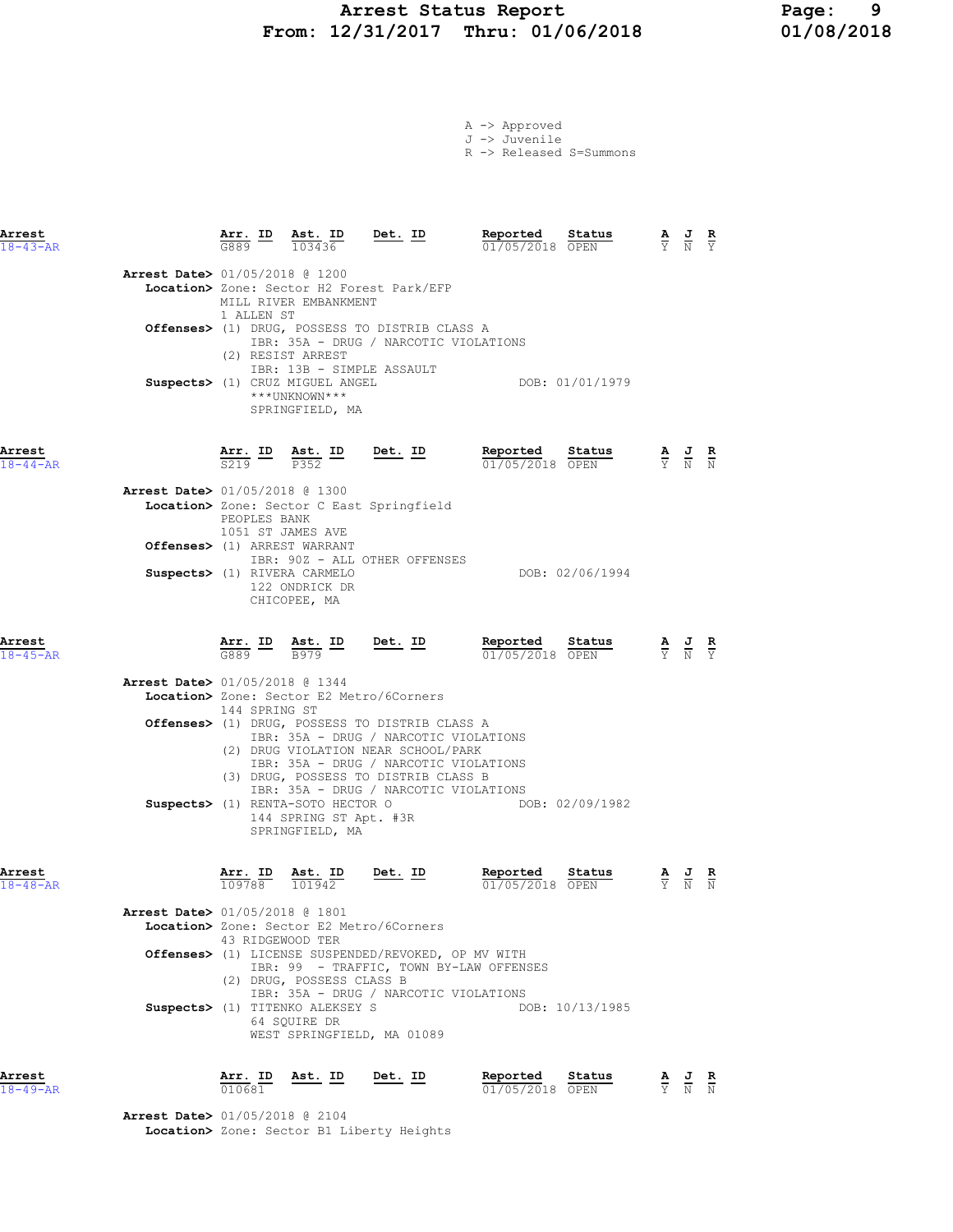# Arrest Status Report Page: 10<br>12/31/2017 Thru: 01/06/2018 01/08/2018 From:  $12/31/2017$  Thru:  $01/06/2018$

|                                                                      |                         |                                                                          |                                                                                                                                                                                                                                                   | A -> Approved<br>J -> Juvenile<br>R -> Released S=Summons |                                                                                                       |  |
|----------------------------------------------------------------------|-------------------------|--------------------------------------------------------------------------|---------------------------------------------------------------------------------------------------------------------------------------------------------------------------------------------------------------------------------------------------|-----------------------------------------------------------|-------------------------------------------------------------------------------------------------------|--|
| Offenses> (1) TRESPASS                                               | MERCY<br>271 CAREW ST   | Suspects> (1) JIMENEZ LUIS F<br>288 FRONT ST<br>CHICOPEE, MA             | IBR: 90J - TRESPASS OF REAL PROPERTY                                                                                                                                                                                                              | DOB: 07/15/1959                                           |                                                                                                       |  |
| Arrest<br>$18 - 51 - AR$                                             | 107873 107753           |                                                                          | Arr. ID Ast. ID Det. ID                                                                                                                                                                                                                           | Reported Status<br>01/05/2018 OPEN                        | $\frac{\mathbf{A}}{\mathbf{Y}}$ $\frac{\mathbf{J}}{\mathbf{N}}$ $\frac{\mathbf{R}}{\mathbf{N}}$       |  |
| <b>Arrest Date&gt;</b> 01/06/2018 @ 0006<br>Offenses> (1) OUI LIQUOR |                         | 1230 EAST COLUMBUS AVE<br>(3) STOP/YIELD, FAIL TO                        | Location> Zone: Sector E1 Metro/South End<br>IBR: 90D - DRIVING UNDER THE INFLUENCE<br>(2) LEAVE SCENE OF PROPERTY DAMAGE<br>IBR: 99 - TRAFFIC, TOWN BY-LAW OFFENSES                                                                              |                                                           |                                                                                                       |  |
|                                                                      |                         | 27 GLENMORE ST<br>SPRINGFIELD, MA                                        | IBR: 99 - TRAFFIC, TOWN BY-LAW OFFENSES<br>(4) ALCOHOL IN MV, POSSESS OPEN CONTAINER OF<br>IBR: 90G - LIQUOR LAW VIOLATIONS<br>(5) LEAVE SCENE OF PERSONAL INJURY<br>IBR: 99 - TRAFFIC, TOWN BY-LAW OFFENSES<br>Suspects> (1) MERCIER TAYLORMARIE | DOB: 01/14/1994                                           |                                                                                                       |  |
| Arrest<br>$18 - 53 - AR$                                             |                         |                                                                          | $\frac{\texttt{Arr.}}{103515}$ $\frac{\texttt{ Ast.}}{102693}$ $\frac{\texttt{Det.}}{202693}$                                                                                                                                                     | Reported Status<br>01/06/2018 OPEN                        | $\frac{\mathbf{A}}{\mathbf{Y}}$ $\frac{\mathbf{J}}{\mathbf{N}}$ $\frac{\mathbf{R}}{\mathbf{N}}$       |  |
| <b>Arrest Date&gt;</b> 01/06/2018 @ 0400                             | WESTBOUND<br>SUMNER AVE | Location> Zone: Sector H1 Forest Park                                    |                                                                                                                                                                                                                                                   |                                                           |                                                                                                       |  |
|                                                                      |                         | <b>Offenses&gt;</b> (1) LIGHTS VIOLATION, MV                             | IBR: 99 - TRAFFIC, TOWN BY-LAW OFFENSES<br>(2) UNLICENSED OPERATION OF MV<br>IBR: 99 - TRAFFIC, TOWN BY-LAW OFFENSES<br>(3) DRUG, POSSESS TO DISTRIB CLASS A                                                                                      |                                                           |                                                                                                       |  |
|                                                                      |                         | Suspects> (1) JENKINS CHRISTOPHER M<br>93 CLIFTON AVE<br>SPRINGFIELD, MA | IBR: 35A - DRUG / NARCOTIC VIOLATIONS                                                                                                                                                                                                             | DOB: 12/29/1971                                           |                                                                                                       |  |
| Arrest<br>$18 - 54 - AR$                                             | Arr. ID<br>109821       | Ast. ID<br>109903                                                        | <u>Det. ID</u>                                                                                                                                                                                                                                    | Reported<br>Status<br>01/06/2018 OPEN                     | $\frac{\mathbf{A}}{\overline{Y}}$ $\frac{\mathbf{J}}{\overline{N}}$ $\frac{\mathbf{R}}{\overline{Y}}$ |  |
| <b>Arrest Date&gt;</b> 01/06/2018 @ 0450                             | 795 LIBERTY ST          |                                                                          | Location> Zone: Sector B2 Liberty Heights                                                                                                                                                                                                         |                                                           |                                                                                                       |  |
| Offenses> (1) ARREST WARRANT                                         |                         | (2) ARREST WARRANT                                                       | IBR: 90Z - ALL OTHER OFFENSES<br>IBR: 90Z - ALL OTHER OFFENSES                                                                                                                                                                                    |                                                           |                                                                                                       |  |
| Suspects> (1) NEGRON JOHN                                            |                         | 35 GEORGETOWN ST<br>SPRINGFIELD, MA                                      |                                                                                                                                                                                                                                                   | DOB: 04/05/1974                                           |                                                                                                       |  |
| Arrest<br>$18 - 56 - AR$                                             | Arr. ID<br>101951       | Ast. ID<br>101948                                                        | Det. ID                                                                                                                                                                                                                                           | Reported<br>Status<br>01/06/2018 OPEN                     | $\frac{\mathbf{A}}{\overline{Y}}$ $\frac{\mathbf{J}}{\overline{N}}$ $\frac{\mathbf{R}}{\overline{Y}}$ |  |
| Arrest Date> 01/06/2018 @ 1818                                       |                         |                                                                          | <b>Location&gt;</b> Zone: Sector E2 Metro/6Corners<br>INSIDE OF FIRST FLOOR STAIRWELL                                                                                                                                                             |                                                           |                                                                                                       |  |

56 HIGH ST